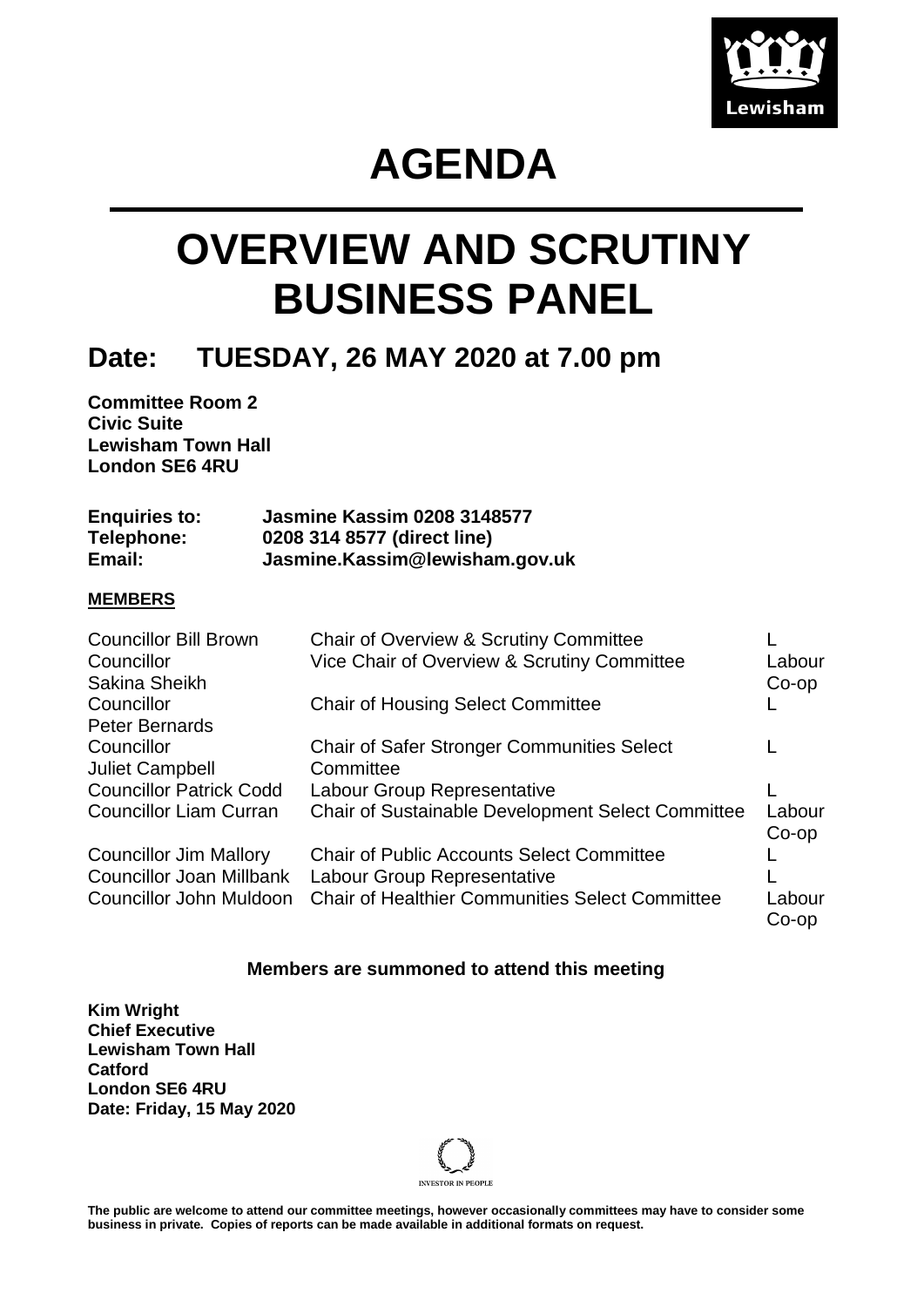Councillor Luke Sorba Chair Children and Young People Select Committee L





**The public are welcome to attend our committee meetings, however occasionally committees may have to consider some business in private. Copies of reports can be made available in additional formats on request.**